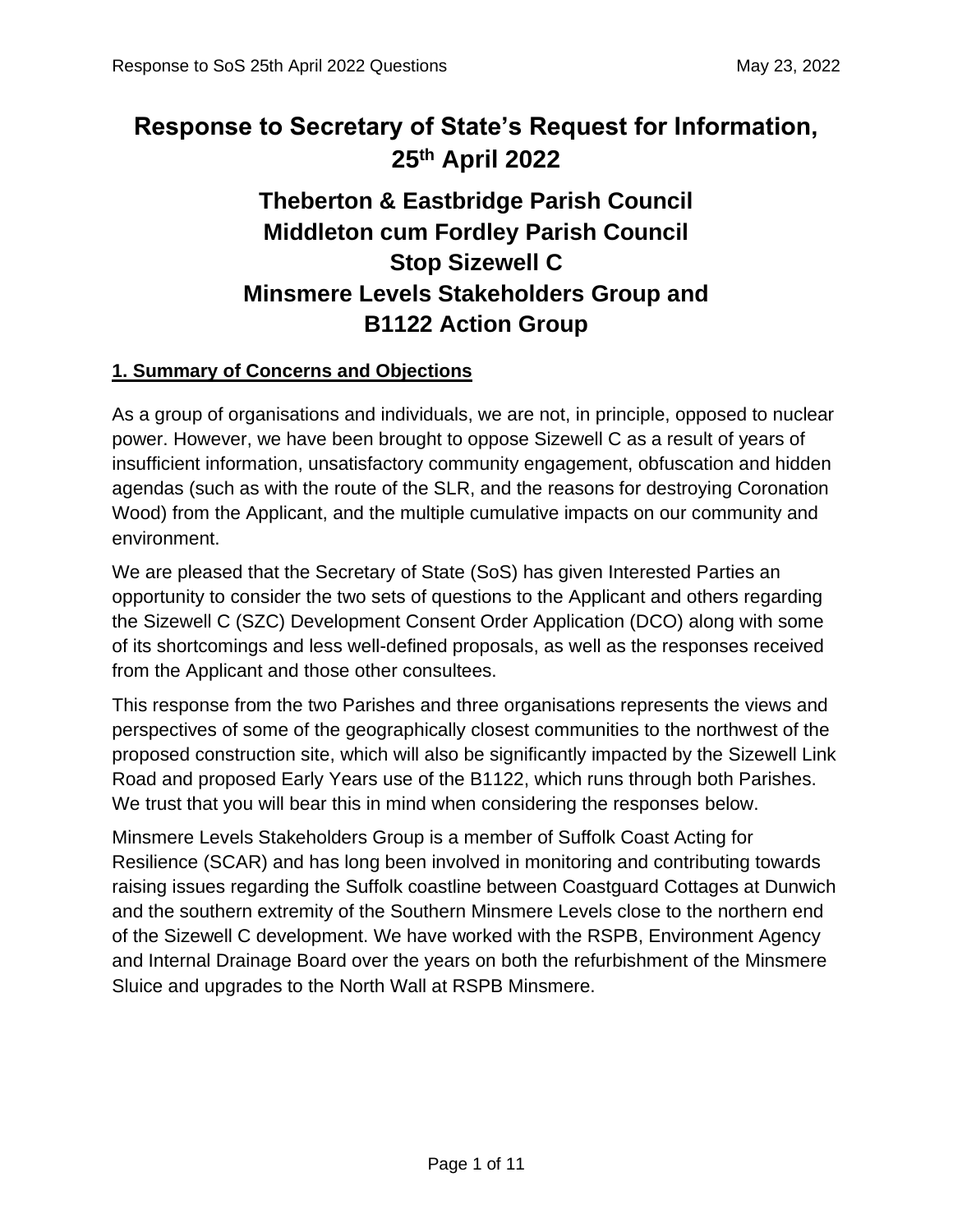### **2. Water Supply and Desalination**

Whilst we understand and accept that the Applicant and Northumbrian Water (NWL) are working towards the provision of potable water supply starting with the commissioning of unit 1 the further commissioning of unit 2 and the continuing operational phase of both reactors SZC, it remains a concern that this provision is subject to its own separate regulatory and approval regime.

However, we are in agreement with the Applicant's statements during the Examination that desalination is not an appropriate solution for the supply of potable water for either the construction or operational phases of the project.

It is highly regrettable that the Applicant has failed to secure an adequate potable water supply for the project and that this only became apparent close to the end of the examination.

NWL, back in 2016, stated that water supply was not an issue and that this was well in hand (correspondence available), a statement that was supported by the Applicant during the various consultation stages, yet desalination has since become the only solution for the construction phase.

We remain concerned that a dedicated desalination plant might end up as the only viable solution for the operational phase and would seek to ensure that without a clearly available mains water supply that the project is not approved.

Whilst approval of any scheme for increasing the water supply in WRMP24 for this region is being assumed by the Applicant, there is still the issue of putting all the infrastructure and delivery pipeline in place in a timely fashion. Whilst 10 years might seem an adequate timeframe, there is good reason to be cautious.

So, we understand the concern of the Secretary of State BEIS (SoS) that should this fail to materialise, that some thought should be given to a dedicated desalination at the SZC site.

We also are aware that during the GDA assessment for the EPR reactor, the potential for permanent on-site desalination has been allowed for (2.2.4).

The suggestions for siting and dealing with the brine output, whilst being subject to appropriate licensing from the Environment Agency (EA), we are still concerned regarding the impacts of suggestions from the Applicant.

We are also concerned that in 2.2.5, the Applicant seems to have added an additional requirement to the DCO by stating "*The permanent design would be likely to include standby desalination capability within the plant to maintain security of supply during maintenance periods.*" As far as we are aware this was not part of the DCO requirement and does not appear on any site plan. It would also be subject to EA licensing.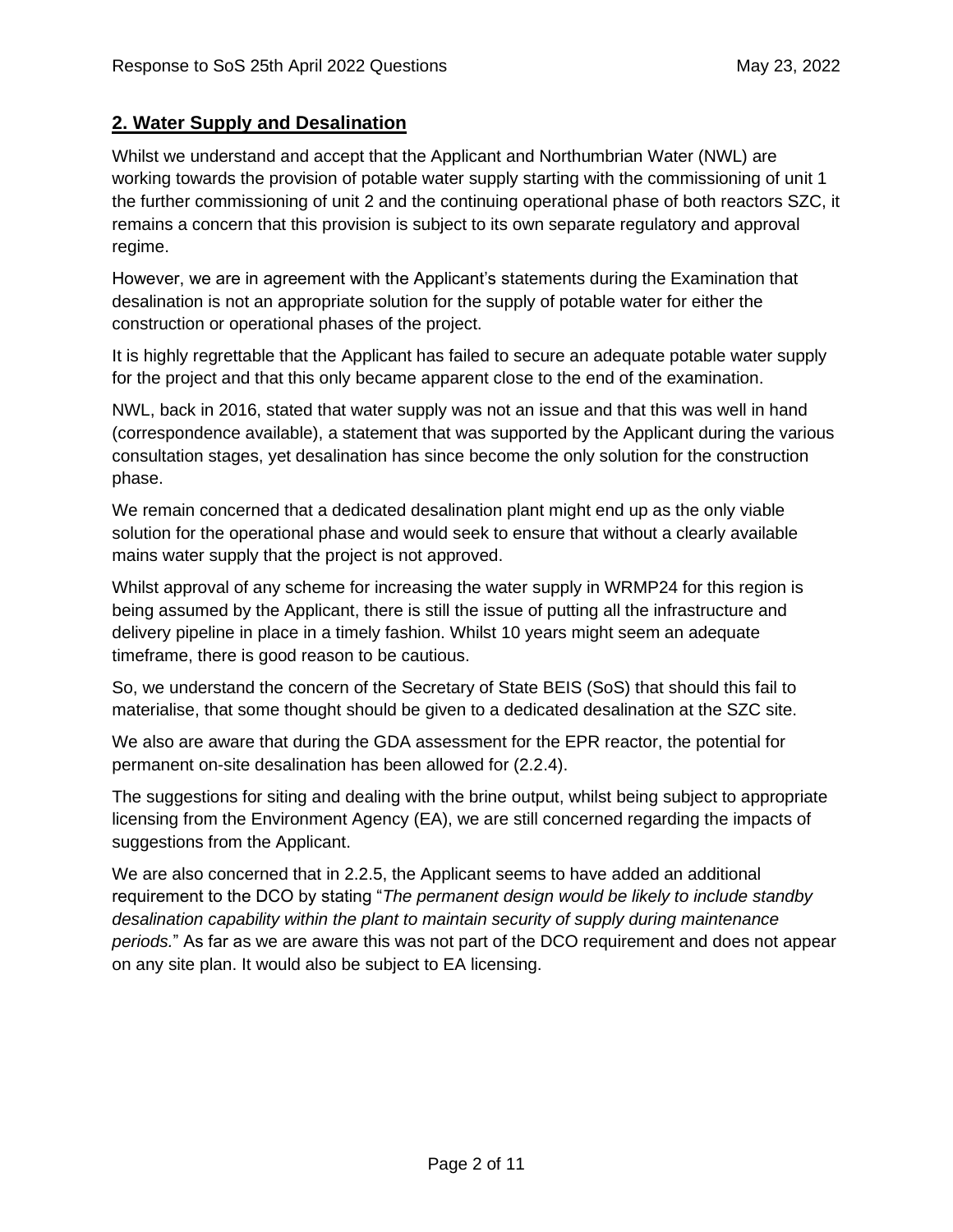#### **2.1 Desalination Plant Siting**

We recognise and agree that the temporary, container-based desalination plant cannot remain for the SZC commissioning and operational period.

The suggestion (2.2.9) that a desalination plant remain north of the SSSI Crossing close to the proposed temporary desalination plant but placed underground is unacceptable.

The infrastructure already proposed for this area, road, car parks and security entrance results in a permanent 25% loss of biodiversity over the long term, according to the Applicant's own Biodiversity Net Gain (BNG) Metric 2 assessment. The same assessment transferred to the current Metric 3 assessment required by the Environment Act 2021 legislation, shows the permanent loss to be greater than 25% (REP6-075).

Additional infrastructure, underground or not, immediately adjacent to the Minsmere to Walberswick Heaths and Marsh SSSI and Ramsar site, with its other associated designations, should not be allowed.

Whilst the effects, subject to detailed assessment (2.2.10), may not be materially significant compared to that already assessed for this construction site area, additional reductions in biodiversity due to service access areas and ducting for power, sea water feeds, potable water and brine outputs will add to the existing degradation of biodiversity and is unacceptable.

The second suggestion (2.2.9) is that an area of the Sizewell A site which is currently proposed to be used for the Sizewell B Relocation project be re-assigned for use by this desalination plant.

- Unfortunately, the Applicant proposes that Pillbox Field once again be utilised as an outage car park for the Sizewell B Relocation project.
- Pillbox Field is currently being used to provide tree, shrub and hedgerow planting compensation for the felling of Coronation Wood and other natural capital damage, where the relocated Sizewell B facilities and outage laydown area is located.
- The original Sizewell B Relocation application had Pillbox Field as an outage car park, but after objections to EDF and East Suffolk Council, EDF submitted an updated plan to use redundant Sizewell A space and use Pillbox Field for compensation planting.
- To revert to the original plan and lose Pillbox Field to outage car park would be an environmentally retrograde step.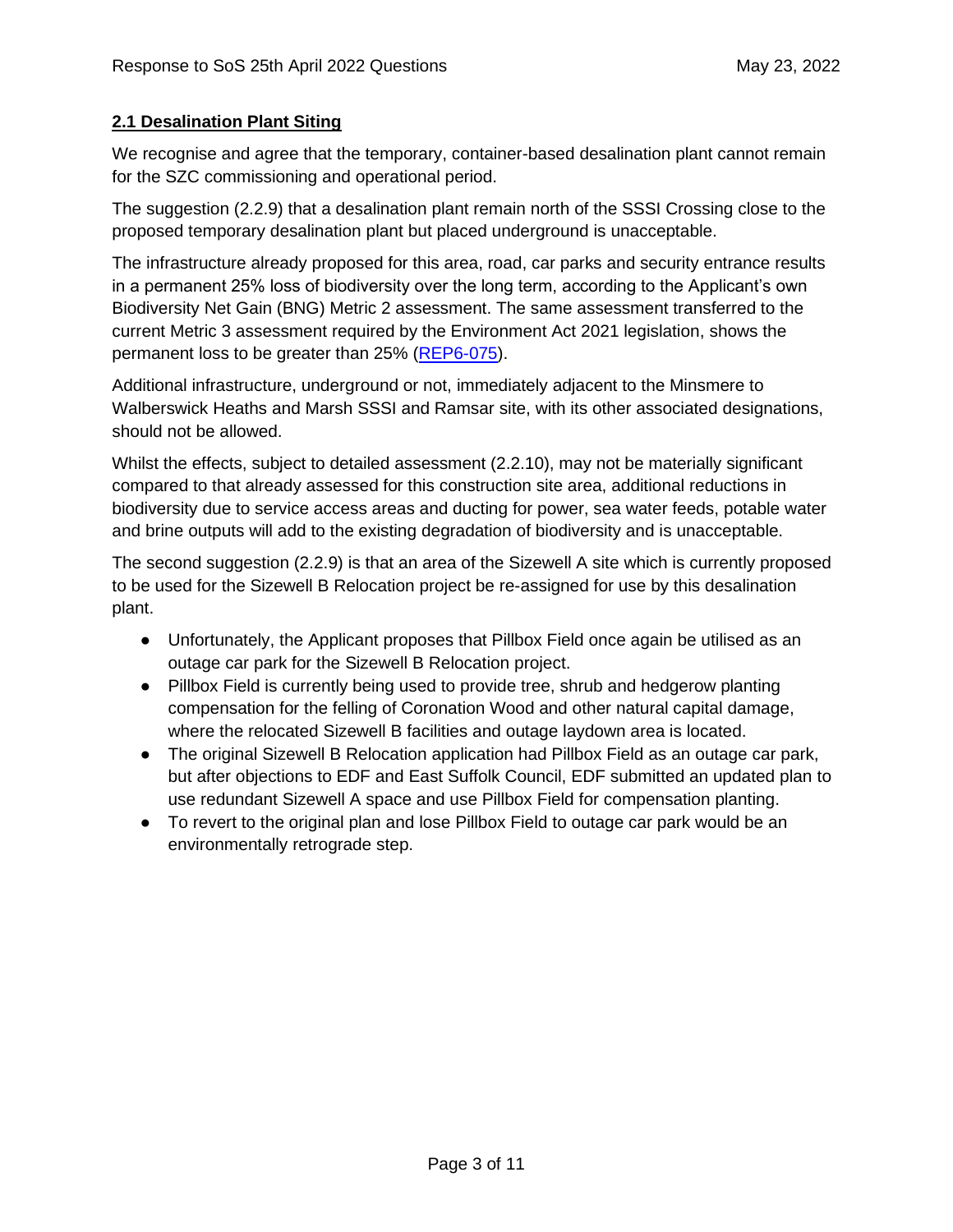- During both the Sizewell B Relocation planning application and during the DCO examination, the issue of outage car park sizes and their siting were discussed at some length.
	- $\circ$  In both cases statutory authorities and the examination authority questioned whether a combination of outage car park sharing and/or off-site temporary park and ride facilities would be a better and more environmentally considerate solution.
	- $\circ$  Given that the Land East of Eastlands Industrial Estate will have a small park and ride for the SZC construction period, perhaps this should be retained.
	- $\circ$  Alternatively redundant land and hard standing that is part of the Magnox estate at the Leiston branch line rail head, where the nuclear flask trains used to stop to load and off-load the transport flask could be re-utilised in this manner.
	- $\circ$  It was suggested by the Applicant at one point, during consultations, that this rail head and land could be used for the unloading of aggregate from freight trains for the SZC construction phase.

What should be avoided, if a permanent desalination plant is required, is for further damage to the biodiversity in the Sizewell Marsh SSSI, adjacent Minsmere SSSI and the important connecting habitat in between the two, the latter of which will be devastated during construction, with zero biodiversity contribution for at least a decade and permanently reduced biodiversity following post construction restoration.

Considering the need for the provision of sea water access and brine effluent dispersal for either of these desalination facilities (standby or permanent), the avoidance of any additional infrastructure being placed offshore should be the first consideration subject to EA licensing.

- As far as brine effluent dispersal is concerned, of the two remaining suggestions, dispersal via the cooling water outfall, given the significant dilution effects, would seem to be the most appropriate solution.
- For the sea water intake, utilising one (or both as backup) of the cooling water forebays would appear to be the solution provided there were no impacts to the safety of the cooling water feed to the reactors.

It remains of significant concern that the issue of potable water supply for this project was not and is still not resolved and only became an issue close to the end of the examination despite NWL stating back in 2016 that water supply was not an issue and that this was well in hand (correspondence available), a statement that was supported by the Applicant during the various consultation stages.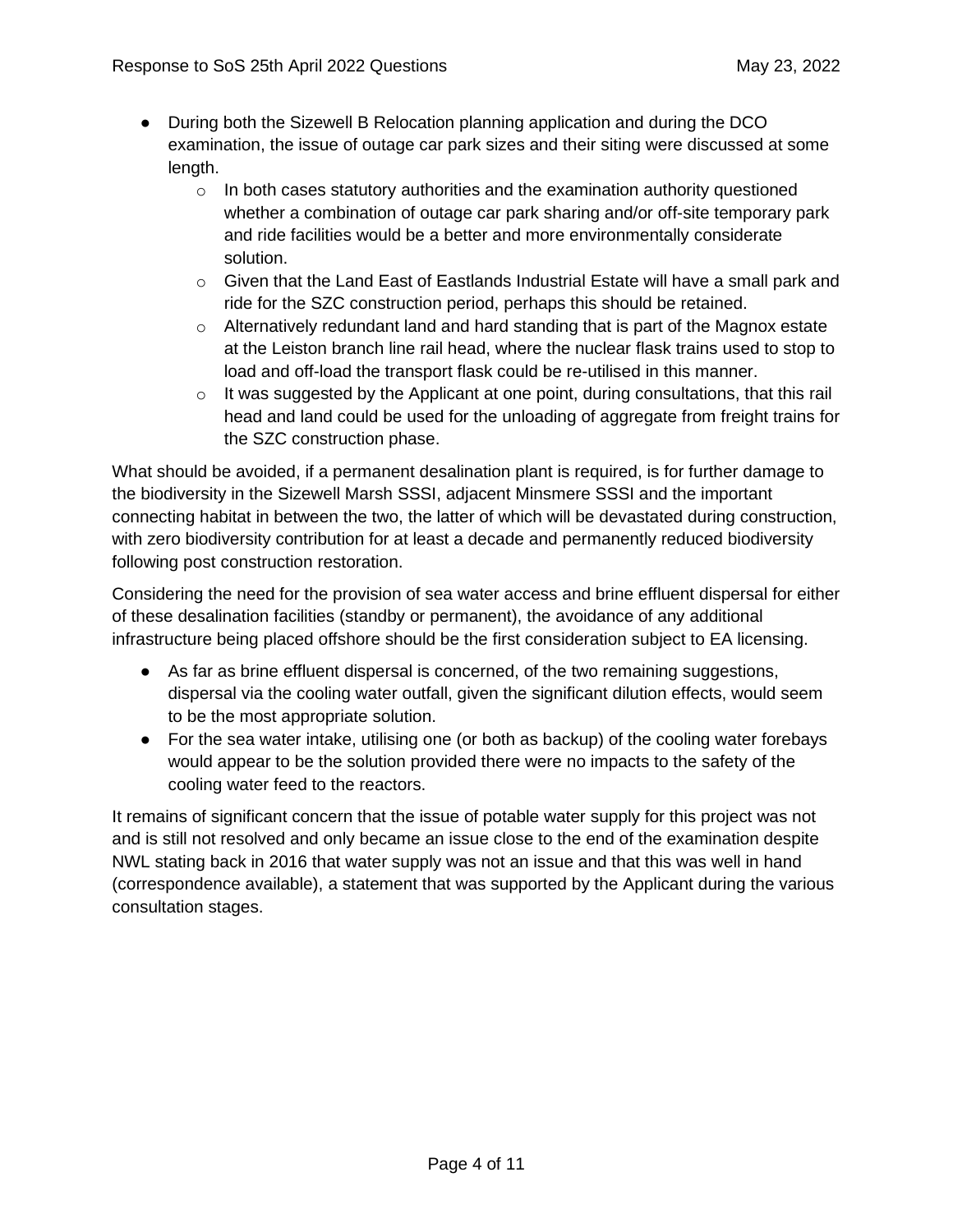### **3. Traffic and Transport – Sizewell Link Road and Two Villages Bypass**

In reviewing the Applicant's main report responses to traffic and transport questions 4.1 and 4.3 from the first set of questions from the SoS:

The initial argument that the delay would be two years or possibly three years if the current back-stop date is used (3.1.14) is spurious.

- If the Sizewell Link Road (SLR) and Two Villages Bypass (TVB) were to start notionally 2 years before the current Phase 1, the Phase 3 back-stop has no validity or meaning. A new back-stop would need to be agreed and we would suggest this should be simply that "*Phase 1 cannot commence until both of these mitigations are in public use*."
- Pre-commencement enabling works that precede Phase 1 could be started 12 18 months after the SLR is started and potentially be completed before TVB and SLR completion, *whilst also taking regard* for bird nesting season (3.1.14).

The statement at 3.1.7 that the project is not deliverable with the above is preposterous. The project for the SLR and TVB development would have to look different but under different constraints they could still be delivered.

● Not providing mitigation in advance, as per planning requirements, behooves the Applicant to have considered and assessed the alternative method and present both during consultation and at the examination. **No attempt has been made to achieve and disseminate such an assessment (3.1.8 and 3.1.9) as indicated by the Applican**t.

The statement at 3.1.14 that the current project plan allows site clearance to avoid the bird nesting season, is simply nonsense. An altered time frame for this clearance within a new overall plan would allow such clearance to be scheduled *at the appropriate time to avoid bird nesting season*. To suggest otherwise is simply not credible.

The statements in 3.1.15 and 3.1.16 that the urgency for new nuclear is overriding is spurious, considering that any EPR development at Sizewell will take well over a decade and only contribute to additional CO2 impacts and no new low carbon generation until 2035, at the earliest.

These statements also run counter to a conversation with the SoS, at a business lunch in Ipswich on 26th November 2021, that indicated that should the two EPR developments be moved to the Wylfa site in Anglesey, the several years' delay would not be significant.

The statement in 3.1.18 that any delay to the SZC project would lock the government into a longer period than the government's ambition to decarbonise the electricity supply, is erroneous as the ESO has already stated that they expect the electricity generation system to be zero carbon by 2035, which is the earliest date by which any SZC project can be delivered. This assumes no delays and that the project plan succeeds in delivering on-time. Given all the experience with EPR deliveries around the world, including at Hinkley Point C, such a delivery would be a world first and, when reviewing other nuclear reactor developments worldwide, would suggest that it is an extremely unlikely event. Indeed the Applicant was at pains to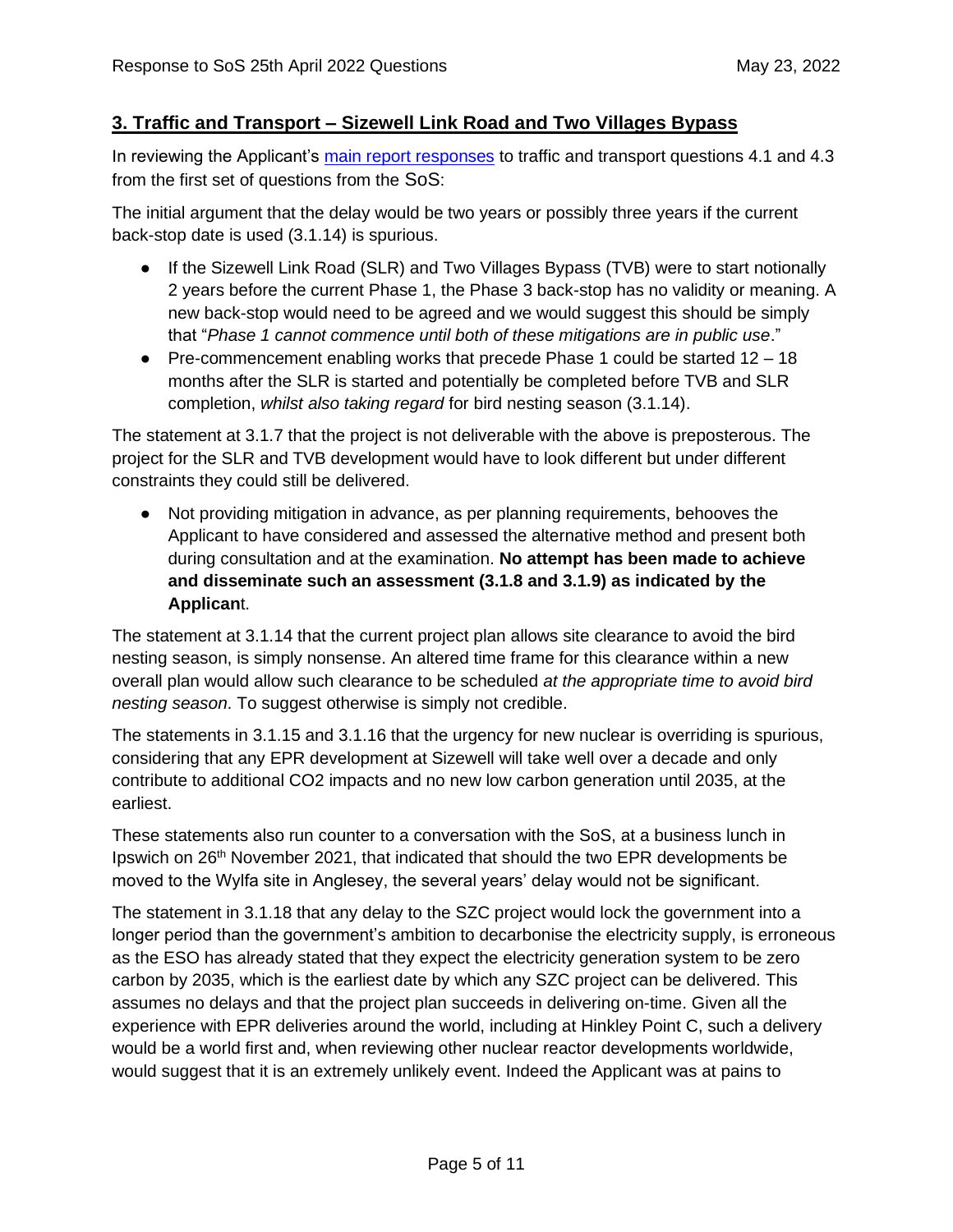emphasise during the Examination that the government would support the SZC project whether it could deliver by 2035 or not.

The statement in 3.1.22 that such a development is needed for "energy security" completely ignores the fact that no uranium ore or yellow cake can be sourced within the UK. 52% of world supply is within the realms of Russian influence and many other source countries have significant agreements and mine ownership or output agreements with China. Considering it would appear to be government policy to reduce and remove China General Nuclear's involvement from the SZC project and the current policy towards Russia, there are significant issues with nuclear providing the UK with the "energy security" that is being striven for. There are also concerns over EDF's continuing relationship with Rosatom and Rosenergoatom through agreements signed as recently as 2021.

The references in 3.1.26 and 3.1.27 to the approval of the two Scottish Power windfarms and onshore infrastructure, despite potential adverse impacts on the integrity of three European Sites, fails to address or recognise the fact that these projects do not actually build any infrastructure on a Site of Special Scientific Interest and the main substation development is outside the Suffolk Coast & Heaths Area of Outstanding Natural Beauty. This was one of the two main reasons given by Scottish Power for choosing the Friston development site rather than sites closer to Sizewell, next to the two existing wind farm substations, that are within the AONB. It is also the case that these developments have a much lower CO2 developmental impact and are truly zero carbon at the point of generation, rather than low carbon for nuclear due to the ongoing mined and enriched uranium requirement.

In statement 3.1.32 the claim that any site won material from the TVB and SLR would have to be exported, is of course nonsense. Any site won material destined for the main site could be stored locally until such time as the main site is ready to accept the material. After all, the push to open the main site development in parallel to the TVB and SLR developments would only see the material being transported to a storage area identified as material/spoil heaps on the main site, close to Upper Abbey Farm.

In statement 3.1.33, the claim that only by progressing the project in this parallel way is it possible to save 20-30,000 HDV trips is also spurious as the material would simply be in storage at the SLR or TVB until such time as the two developments are finished. Then, the required 20-30,000 HDV trips to transport the TVB and SLR site won material can use the TVB, A12 and SLR to the SZC site and avoid the heavy and significantly difficult use of the B1122 for these and other abnormal indivisible load journeys, which average over 1 per day in the Applicant's proposal.

The statement in 3.1.36 that the delay in providing the SLR (or TVB) in advance would be to the detriment of amenity to other communities, is nonsense. As we argue below, the SLR has no (or minimal)l long-term amenity value. Those affected by the SLR development would have the same impact of the SLR development without the additional impact of traffic along the B1122. The other communities affected by construction at the main development site would simply have their amenity impact delayed until such time as the SLR and TVB were completed, and Phase 1 of the main development site started.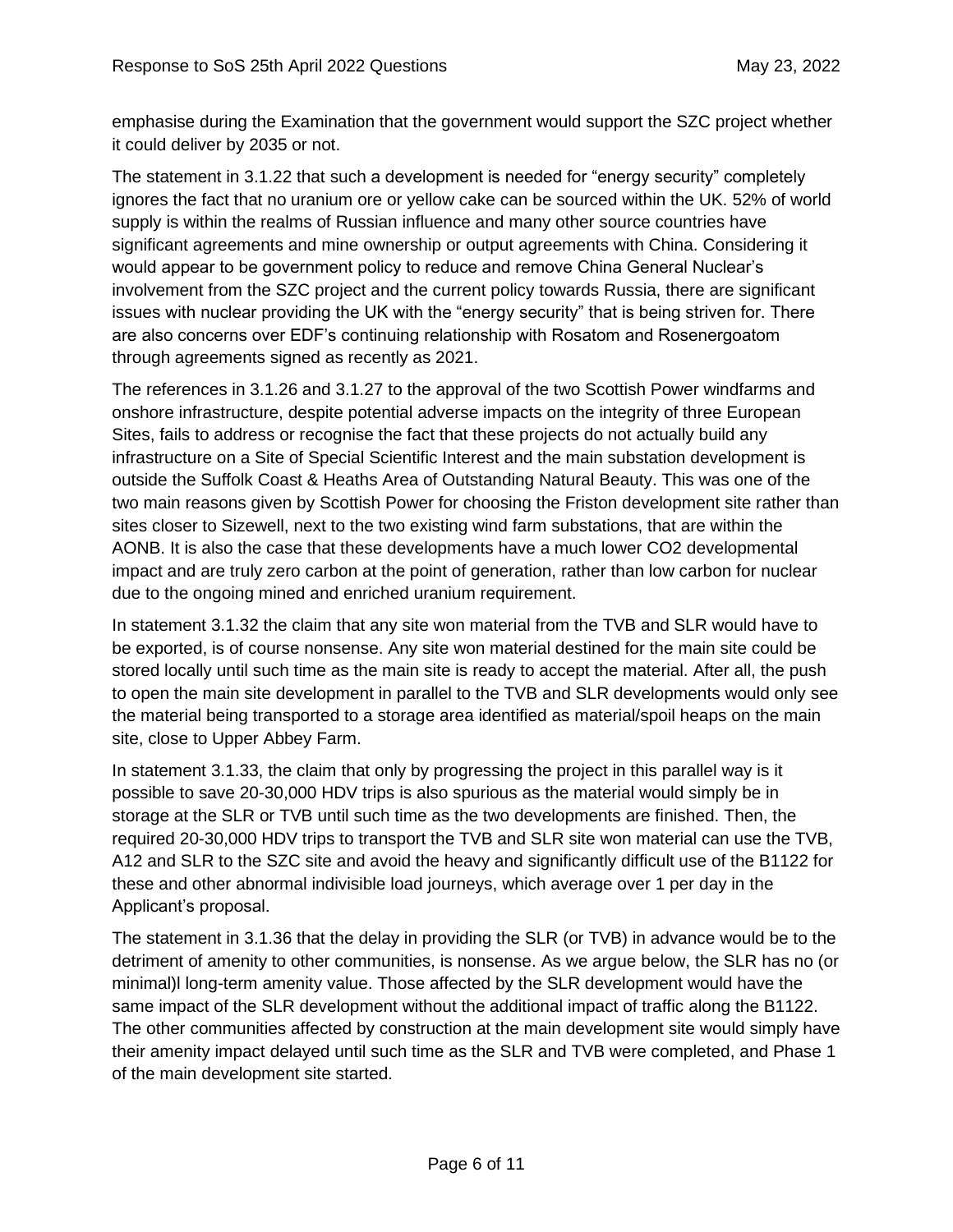- Had Applicant's Route W been proposed (previously known as the D2 route for Sizewell B), the impact of its construction on communities is significantly less than for the SLR.
- In fact, the SLR route has only been proposed because it meets a "mass balance" requirement for the main development site that clearly has arisen during project planning  $(3.1.29 - 3.1.34)$ .
- The Applicant had strenuously denied that a relief road was required to alleviate HDV traffic on the B1122 for the much of the pre-examination consultation period.
- Indeed, it was only in the final consultations that the SLR was proposed and the other alternatives, including Route W, were rejected.
- It is now clear that the SLR has been proposed because it satisfies the "mass balance" requirement at the main development site through its site won material, something that the Route W would not provide because of the much flatter terrain, but would have the advantage of being easier to construct prior to Phase 1 development being started.
- Route W was the preferred route of Suffolk County Council and many local communities. This route would also better serve the longer term needs of the Scottish Power wind farm developments, along with the other 6 potential wind farm and interconnector developments being proposed and outlined for the Leiston and Friston area as well as an improved access route to Leiston from the south.
- This just goes to show how little the Applicant has listened to the local communities about the need for a relief road and the Applicant's route selection of the SLR has only been because it fits with the Developer's "mass balance" requirement.
- Suffolk County Council (SCC) and Therese Coffey MP have pressed the Applicant to remove the SLR following any development as it offers no legacy and only potential additional costs in the long term, unlike the Route W route. Given the mass balance transfer to the construction site, this was always going to be rejected as impractical.
- It also means that by proceeding with the SLR, **the cumulative impacts of SZC and all the approved and prospective wind farm and interconnector projects is maximised rather than minimised to the amenity detriment of the entire community in this part of East Suffolk.**

In statement 3.1.37, the fact that insufficient planning and assessment has been done prior to the DCO submission to assess this alternative method, whilst also avoiding the requirement to deliver mitigation prior to project commencement, is no reason for acceptance of the Applicant's plan.

- The claim that, as a "twin and follow-on project to Hinkley Point C" would be put at risk because of any additional delay is also nonsense. It was said by the Applicant on several occasions during early consultations that the optimal follow-on time was between 2 and 4 years behind Hinkley Point C.
- Sizewell C is now much beyond even the 4-year follow-on having started earnestly in October 2016, but with some enabling works having been completed in 2008.
- Any additional delay, to get the project done right, will have minimal impact as many of those skilled workers will have to have found other jobs to bridge the inevitable employment gap that exists already.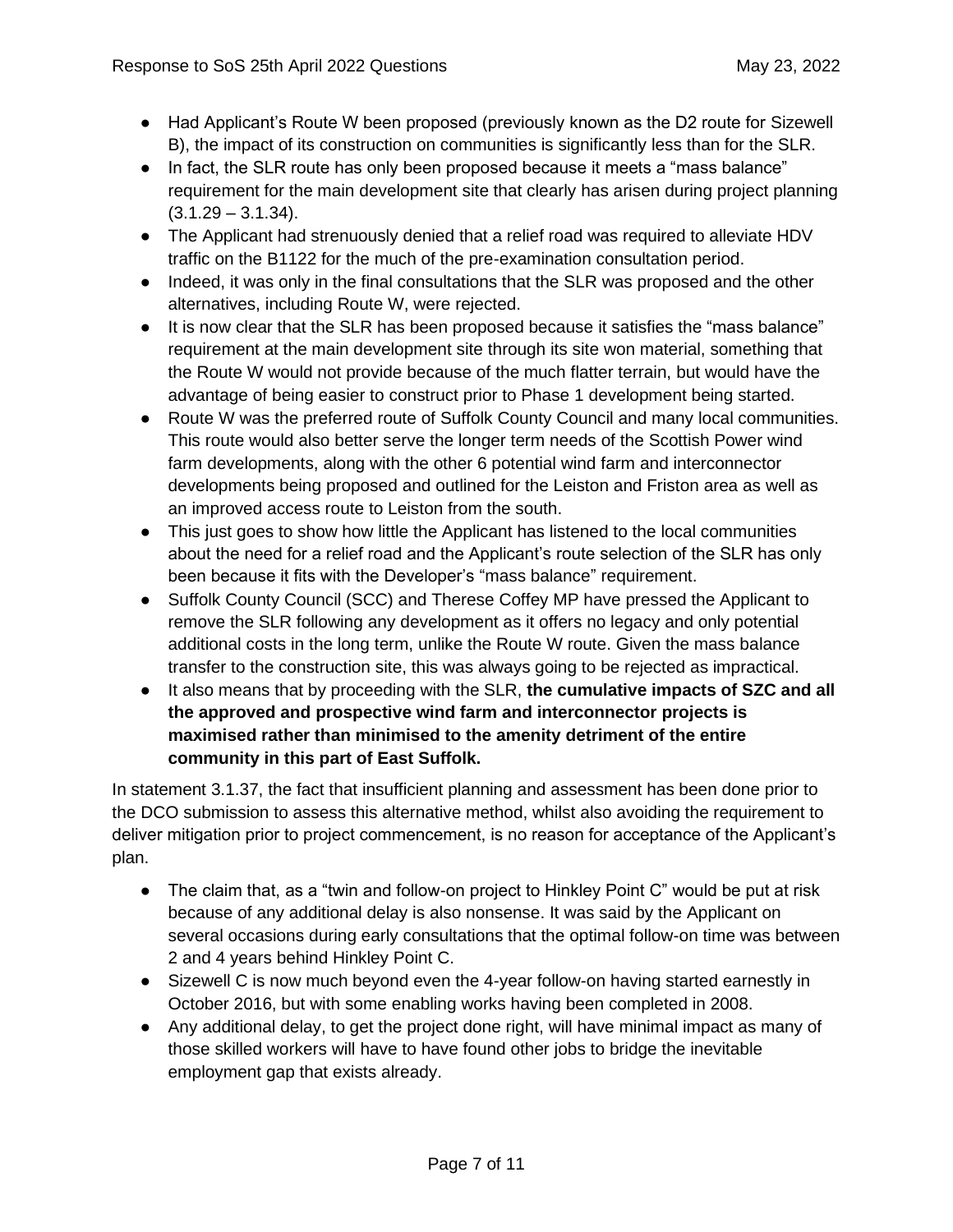• The Applicant goes on to complain that their forward thinking, on what is potentially an inappropriate mitigation project plan, would be perverse. On the contrary, to approve the Applicant's current project plan, that does not meet planning mitigation expectations, would be perverse.

In statement 3.1.38, the knock-on effects of the delays that could be caused by such a change in project plan, can only be laid at EDF's door, for a lack of foresight and determination to assess the alternatives. Such statements are a crude attempt by the Applicant to get their way without having invested sufficiently in preparation of the DCO submission.

- The total time that the SZC project has taken so far is 11 years compared to the 4-5 years that Hinkley Point C required to get to an approved planning application.
- Most of these delays are as a result of EDF's lack of determination to push the project forward, with work being stopped on several occasions, and now we find that essential assessments have not been done in order to look at this alternative project plan.
- Any delays are simply down to the developer's poor planning and poor execution, which also shows up in significant areas of this development, such as the coastal defences and potable water supply.

In statement 3.1.43 and 3.1.44 the fact that the impacts have been reduced, as far as practical, does not negate the fact that the HDV and other traffic predicted to use the B1122, in the existing project plan, makes the "Early Years" traffic impact along the B1122 close to the busiest time of the entire project, including with the TVB and SLR in place and operational. We are also concerned that experience at Hinkley Point C required an early increase in HDV traffic limits between Bridgewater and the HPC site despite EDF's "best laid" plans.

#### **3.1 B1122 Mitigation**

Whilst there are several noise and traffic mitigation proposals for the B1122 and affected residences, the plain fact is that provision of the real mitigation, especially considering the overall early years traffic volumes on the B1122, is for a relief road (the currently proposed SLR) to be provided in advance of any site development, as expected in planning law.

The requirements for many of the B1122 mitigation schemes would then be made redundant and the work could get started on the B1122 Corridor Repurposing Scheme to become a "country lane" more suitable for pedestrian and cycle traffic.

However, assuming the Applicant's plan is accepted for the SLR being constructed, in parallel to Phase 1 Site Establishment works, the mitigations proposed for the B1122 through Theberton have raised several issues with residents in Theberton and Eastbridge villages.

The proposal (3.4.1) for a zebra crossing to be created just south of the junction between Church Road and the B1122, would require street lights to be installed.

● The village has no street lights currently and it is the wish of residents not to introduce such lighting to the village, even temporarily, prior to the SLR being completed.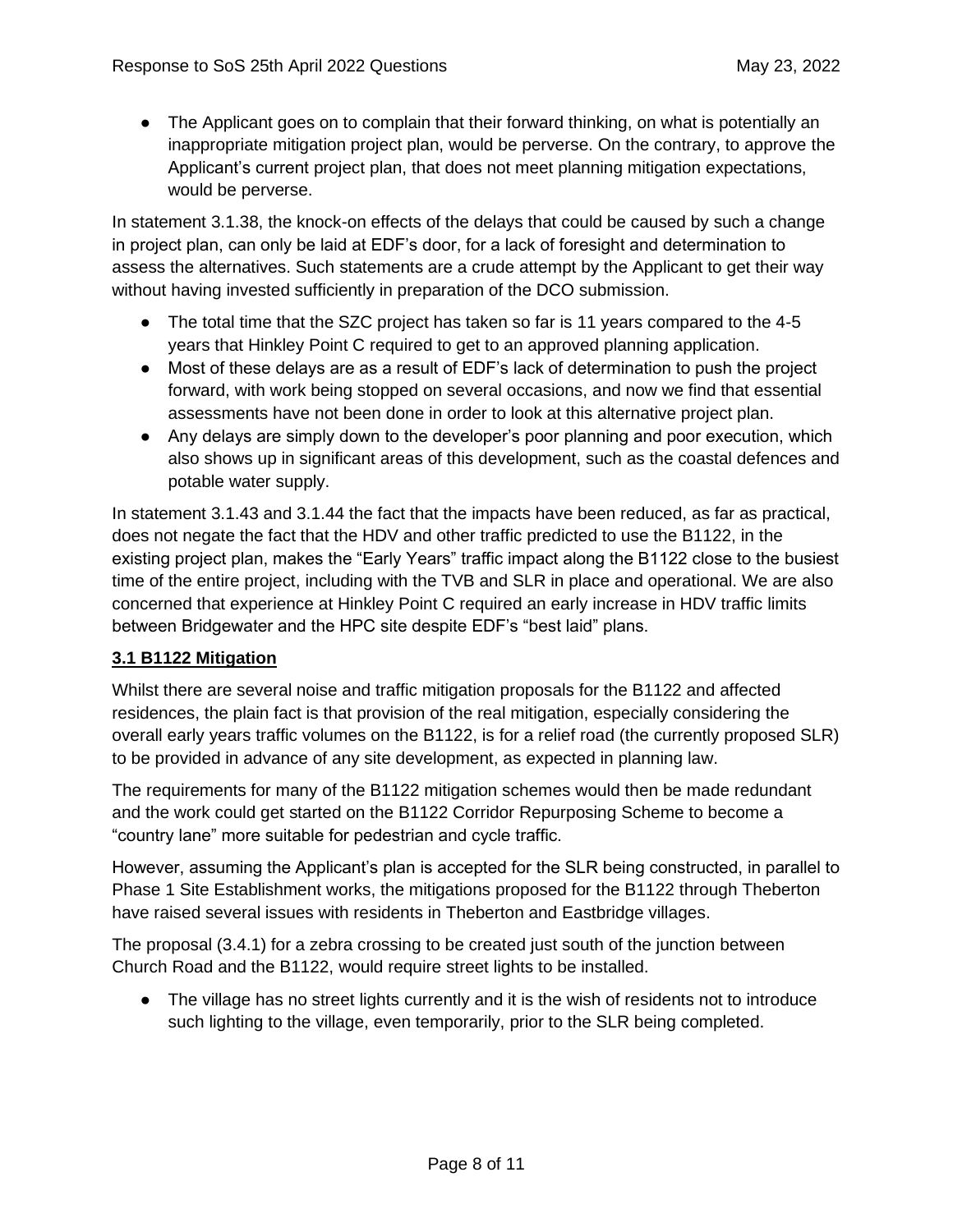- The suggestion from Theberton and Eastbridge Parish Council is that the crossing be a "raised pedestrian crossing" with a narrowing but still suitable for the HDV traffic to pass in both directions.
	- $\circ$  The "raised pedestrian crossing" would be black and white but with no Belisha beacon or crossing lights and would work in conjunction with the proposed 20mph speed limit through the village between the proposed village gates, at the B1122 entrances north and south of Theberton.

The mitigations proposed for the B1122 through Middleton Moor, prior to the SLR coming into use, are also unresolved with proposals for footways, limited by the position of highway boundaries, and the rejection of a 20mph speed limit on this section of the road.

#### **3.2 Changes to traffic flow in rural lanes to the east of B1122**

The following issues, whilst not raised by the SoS, are issues that are still unresolved, despite discussions with the Applicant and with the Highways Authority.

- As a result of the connection of the SLR to the existing B1122 between Onners Lane/Moat Road and Potters Street, it is proposed that traffic be barred from exiting Potters Street onto the B1122.
- To achieve this, whilst Potters Street could still be accessed for entry off the B1122, exit back on to the B1122 would be shown as prohibited by signage at the junction and road users would be guided by a rearranged junction priority at the crossroads between Potters Street, Bakers Hill and Onners Lane. The current priority lies with Potters Street running north/south across the junction but would change to having Bakers Hill and Onners Lane having priority east/west and the expectation is that all egress to the B1122, and the eventual downgraded B1122 south of Theberton, would be via Onners Lane.
- Onners Lane is a narrow single-track lane with high verges and close hedging, no formal passing places, only field entrances that are mainly unsuitable for vehicles other than farm vehicles. It is already common for cars to have to reverse 50 to 100 yards to reach a position where oncoming traffic can pass.
- All but one of the lanes between Theberton and Eastbridge are single track lanes without passing places. The only one that has any passing places is the one that goes to Eastbridge from what will be the SZC site entrance roundabout and most of these are not maintained by the Highways Authority and are little more than sand/earth passing places on a slightly wider lane than Potters Street, Onners Lane, Bakers Hill or Church Road.
	- $\circ$  If this is to go ahead, some maintained passing places should be provided along Onners Lane and others on the main access route from the entrance roundabout to Eastbridge should be similarly improved and maintained.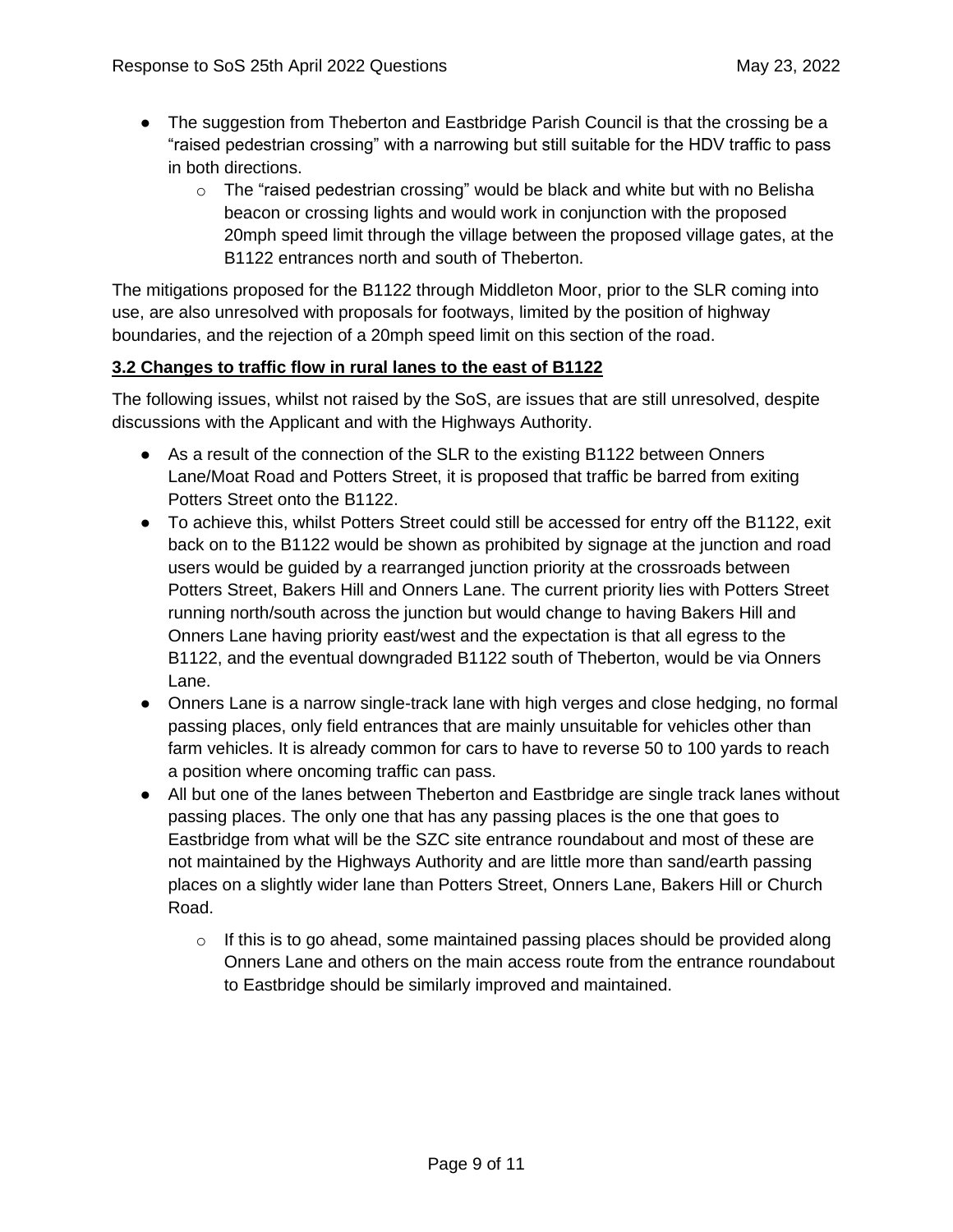## **4. Coastal Considerations**

Regarding question 5.1 and the Applicant's response, we support Mr. Nick Scarr's submission on this subject "*Sizewell C – Coastal considerations and TR553*" and his previous submissions during the application and examination process.

Regarding question 5.2 and the Applicant's response, whilst we understand the nature of the Coastal Processes Monitoring and Mitigation Plan and its role in maintaining what will be a "*volumetrically enlarged shingle beach*" and that the Applicant will have plenty of warning of the cessation of Sizewell B operations in 2035, 2055 or any intermediate license extension date, the same issues remain concerning the Soft Coastal Defence Feature (SCDF) and its underlying Hard Coastal Defence (HCDF).

- When the position of the southern end of the HCDF is located, based on grid references on the Applicant's maps/plans, the eastern extent of the southernmost tip of the HCDF sits out on what is currently the Sizewell B salient.
- On several occasions we, and others, have requested more accurate mapping of the HCDF and SCDF position with respect to both the current beach (including Sizewell B salient) and sacrificial dune system, as well as the expected beach following Sizewell B cessation of operation (without SZC) to understand the positioning of the proposed HCDF and SCDF across what would be the natural sweep of Sizewell Bay. This request remains outstanding (REP8-280).
- Section 4.2.2 of the Applicant's response states that "*Sizewell B's salient is expected to largely disappear over the course of a year or so once operations cease*" and the SCDF "*is expected to narrow by around 10m, restoring the shoreline to roughly straight.*"
- As "*a volumetrically enlarged shingle beach*" (4.2.3), the SCDF will be an unnatural feature on the Sizewell shoreline, which is already unnatural due to the Sizewell B salient which reaches and tapers to the north, right across the proposed SZC frontage (REP8-280).
- Whilst the CPMMP is designed to replenish the SCDF as trigger points are reached, we believe that insufficient weight is being given to the cessation of Sizewell B operation as it will lead to,
	- o the removal of the salient "*restoring the shoreline to roughly straight"* in about 12 months
	- o the narrowing of the SCDF "*by around 10m"*
- As the HCDF at the southern end is resident on the Sizewell B salient, there is a contradiction here between restoration of the shoreline to "*roughly straight"* and only narrowing the SCDF "*by around 10m"*. If the former is true, it is likely that the HCDF is at serious risk of exposure.
- Given that the Applicant believes this restoration of the shoreline will only take about 12 months, then it is questionable whether the CPMMP controls and actions will be able to keep pace with a change in the shoreline which will be both dramatic and strive to remain straight for the lifetime of the SZC sea defences following Sizewell B cessation of operations.